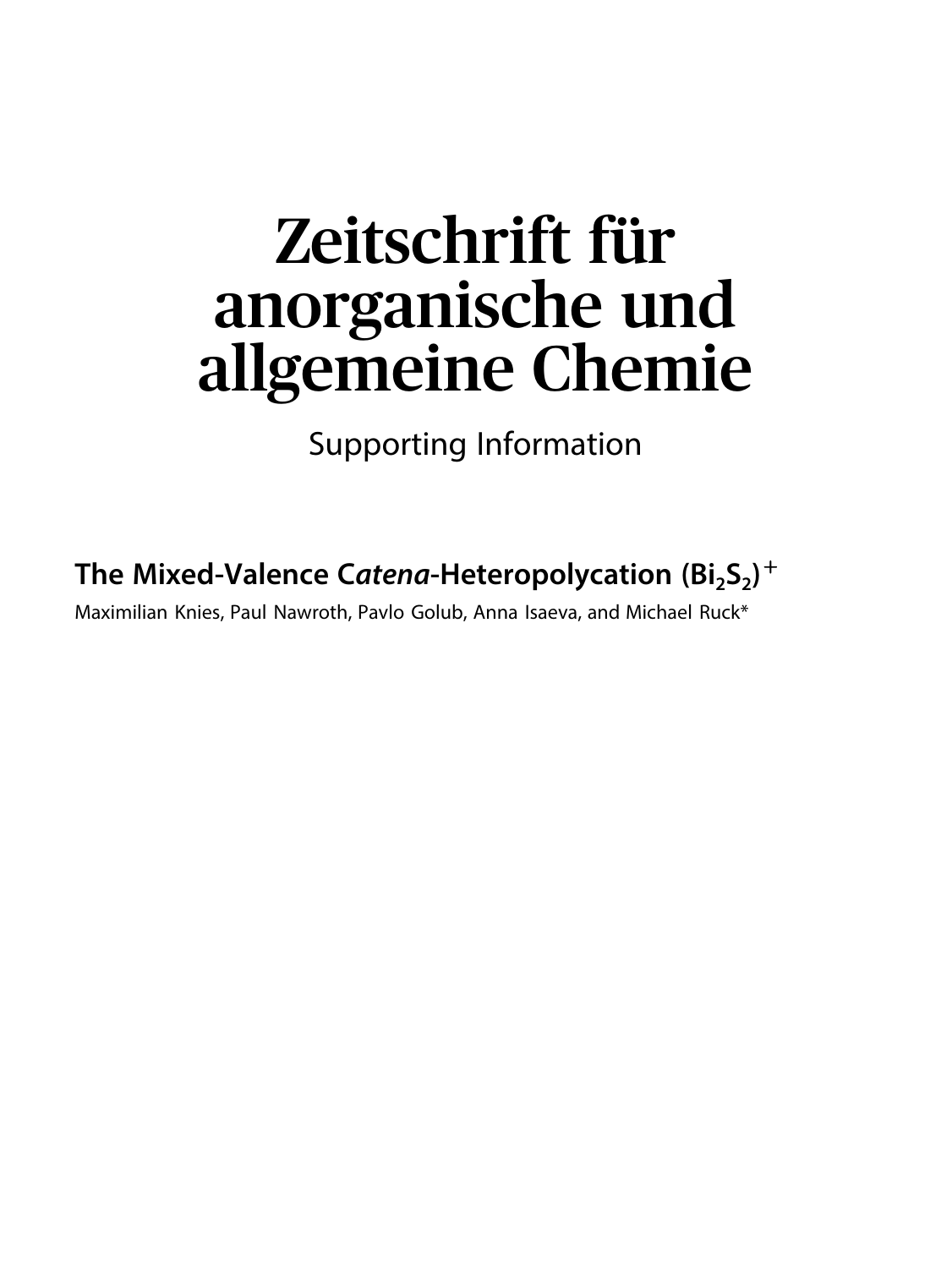## SUPPORTING INFORMATION

## **The Mixed-Valence C***atena***-Heteropolycation (Bi2S2) +**

Maximilian Knies, Paul Nawroth, Pavlo Golub, Anna Isaeva, Michael Ruck



**Figure S1.** Powder diffractogram of the product of a synthesis yielding (Bi<sub>2</sub>S<sub>2</sub>)[AlCl<sub>4</sub>] (1) without further treatment. The high background, especially in the range  $15^{\circ} \le 2\theta \le 35^{\circ}$ , is caused by the glass capillaries used for the air-sensitive samples. The unassigned reflection is suspected to be caused by  $(Bi_4S_4)[A|C_4]_4$  but could not be confirmed beyond reasonable doubt due to the high background and overlap with the other diffraction patterns.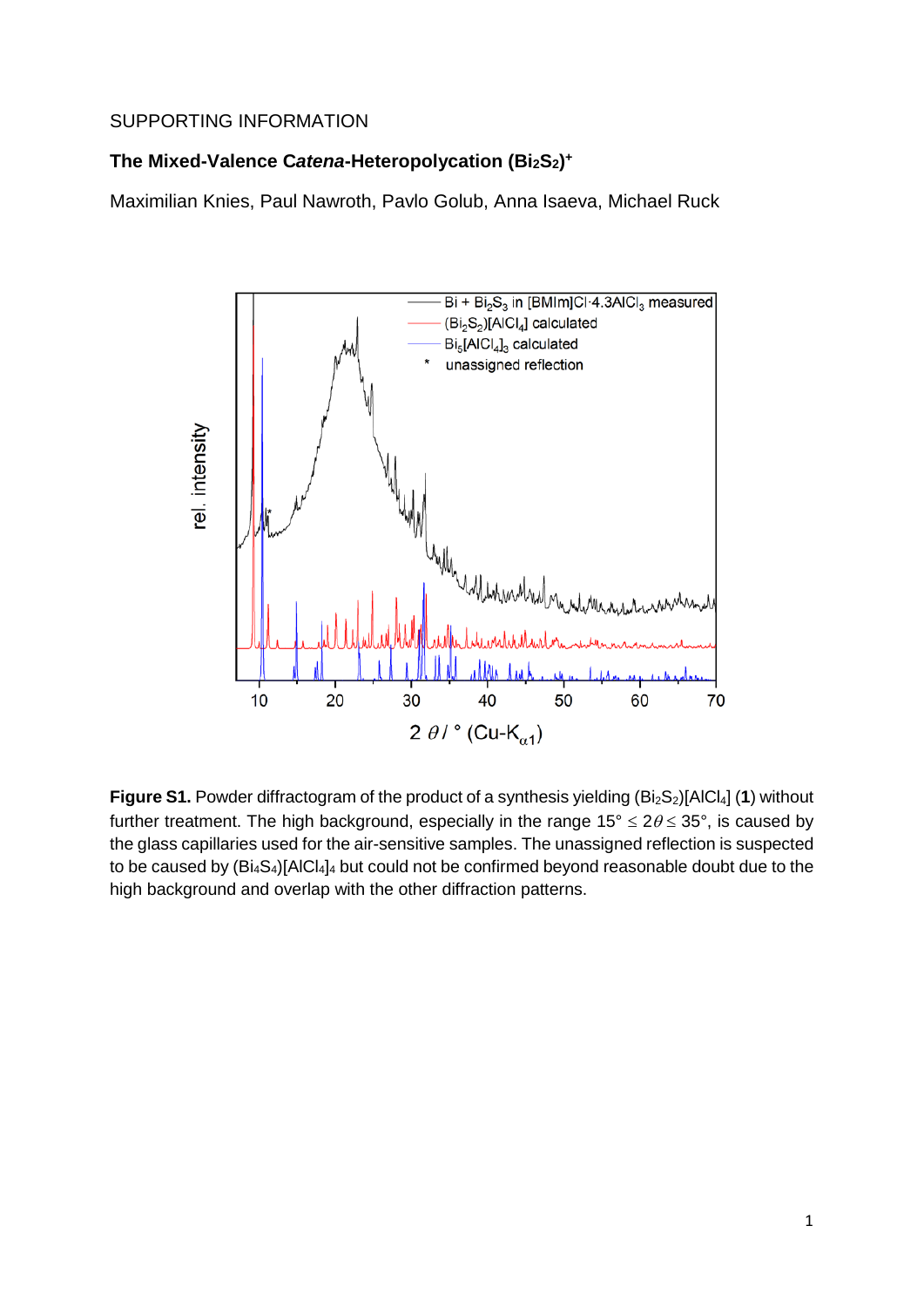**Table S1.** Coordinates, coefficients  $U_{ij}$  ( $/$  10 pm<sup>2</sup>) of the tensors of the anisotropic displacement, and equivalent displacement parameters for the atoms in (Bi<sub>2</sub>S<sub>2</sub>)[AlCl<sub>4</sub>]. *U*<sub>eq</sub> is defined as one third of the trace of the orthogonalized *U*ij tensor. All atoms occupy general Wyckoff positions 4*e*. The occupancy of positions denoted with A or B is  $\frac{1}{2}$ .

| Atom              | $\boldsymbol{x}$ | У         | z         | $U_{11}$ | $U_{22}$ | $U_{33}$ | $U_{23}$ | $U_{13}$  | $U_{12}$  | $\overline{U}_{eq}$ |
|-------------------|------------------|-----------|-----------|----------|----------|----------|----------|-----------|-----------|---------------------|
| Bi1               | 0.5233(1)        | 0.4334(1) | 0.6068(1) | 34(1)    | 36(1)    | 20(1)    | 3(1)     | $-5(1)$   | 6(1)      | 30(1)               |
| Bi <sub>2</sub>   | 0.2433(1)        | 0.3035(1) | 0.4631(1) | 35(1)    | 22(1)    | 25(1)    | $-3(1)$  | 3(1)      | 2(1)      | 27(1)               |
| Bi <sub>3</sub>   | 0.1646(1)        | 0.6179(1) | 0.5668(1) | 29(1)    | 49(1)    | 33(1)    | $-18(1)$ | 1(1)      | $-5(1)$   | 37(1)               |
| Bi4               | 0.0275(1)        | 0.4231(1) | 0.6494(1) | 69(1)    | 45(1)    | 18(1)    | 3(1)     | 5(1)      | 10(1)     | 44(1)               |
| S <sub>1</sub>    | 0.4758(2)        | 0.6293(2) | 0.5479(2) | 31(1)    | 30(1)    | 26(1)    | $-3(1)$  | $-1(1)$   | 6(1)      | 29(1)               |
| S <sub>2</sub>    | 0.2867(2)        | 0.3629(2) | 0.6144(2) | 26(1)    | 48(2)    | 22(1)    | $-2(1)$  | 1(1)      | 3(1)      | 32(1)               |
| S <sub>3</sub>    | 0.2028(2)        | 0.5145(2) | 0.4252(2) | 24(1)    | 21(1)    | 22(1)    | $-1(1)$  | 3(1)      | 0(1)      | 22(1)               |
| S4                | 0.0153(2)        | 0.2860(2) | 0.5232(2) | 30(1)    | 24(1)    | 35(2)    | $-1(1)$  | 4(1)      | $-2(1)$   | 30(1)               |
| AI1               | 0.2139(3)        | 0.3853(3) | 0.1987(2) | 53(2)    | 31(2)    | 22(2)    | $-10(2)$ | $-3(2)$   | 9(2)      | 36(1)               |
| C <sub>11</sub>   | 0.2024(5)        | 0.5604(3) | 0.1938(2) | 144(4)   | 33(2)    | 46(2)    | $-5(2)$  | 16(2)     | 24(2)     | 75(1)               |
| CI2               | 0.1900(3)        | 0.3050(2) | 0.0808(2) | 71(2)    | 42(2)    | 33(2)    | $-15(1)$ | 2(2)      | 3(2)      | 49(1)               |
| C <sub>13</sub>   | 0.0675(3)        | 0.3212(3) | 0.2788(2) | 55(2)    | 72(2)    | 46(2)    | $-19(2)$ | 13(2)     | 3(2)      | 57(1)               |
| C <sub>14</sub>   | 0.3856(3)        | 0.3406(3) | 0.2571(2) | 52(2)    | 49(2)    | 47(2)    | $-1(2)$  | $-11(2)$  | $-1(2)$   | 50(1)               |
| AI2               | 0.2699(4)        | 0.4877(3) | 0.8633(2) | 71(3)    | 31(2)    | 30(2)    | 6(2)     | $-6(2)$   | $-2(2)$   | 44(1)               |
| C <sub>I5</sub>   | 0.2749(4)        | 0.5974(3) | 0.7575(2) | 100(3)   | 45(2)    | 28(2)    | 10(1)    | $-9(2)$   | $-14(2)$  | 58(1)               |
| CI <sub>6</sub> A | 0.449(2)         | 0.452(2)  | 0.906(2)  | 114(10)  | 124(13)  | 157(16)  | 71(11)   | $-74(11)$ | $-7(9)$   | 131(7)              |
| CI7A              | 0.167(2)         | 0.578(2)  | 0.9614(9) | 151(12)  | 37(5)    | 47(7)    | $-14(4)$ | 33(8)     | $-32(7)$  | 78(4)               |
| C <sub>I8</sub> A | 0.164(4)         | 0.349(2)  | 0.839(2)  | 160(20)  | 25(5)    | 56(10)   | $-2(5)$  | 0(11)     | $-23(9)$  | 80(8)               |
| CI6B              | 0.440(2)         | 0.201(2)  | 0.856(2)  | 77(8)    | 96(10)   | 155(15)  | 40(9)    | 7(9)      | 44(7)     | 109(5)              |
| CI7B              | 0.246(2)         | 0.563(2)  | 0.9764(8) | 188(15)  | 40(5)    | 31(5)    | $-11(4)$ | 14(8)     | $-38(9)$  | 86(5)               |
| CI8B              | 0.132(4)         | 0.365(2)  | 0.839(2)  | 137(18)  | 84(17)   | 38(9)    | 10(11)   | $-33(10)$ | $-76(14)$ | 86(9)               |